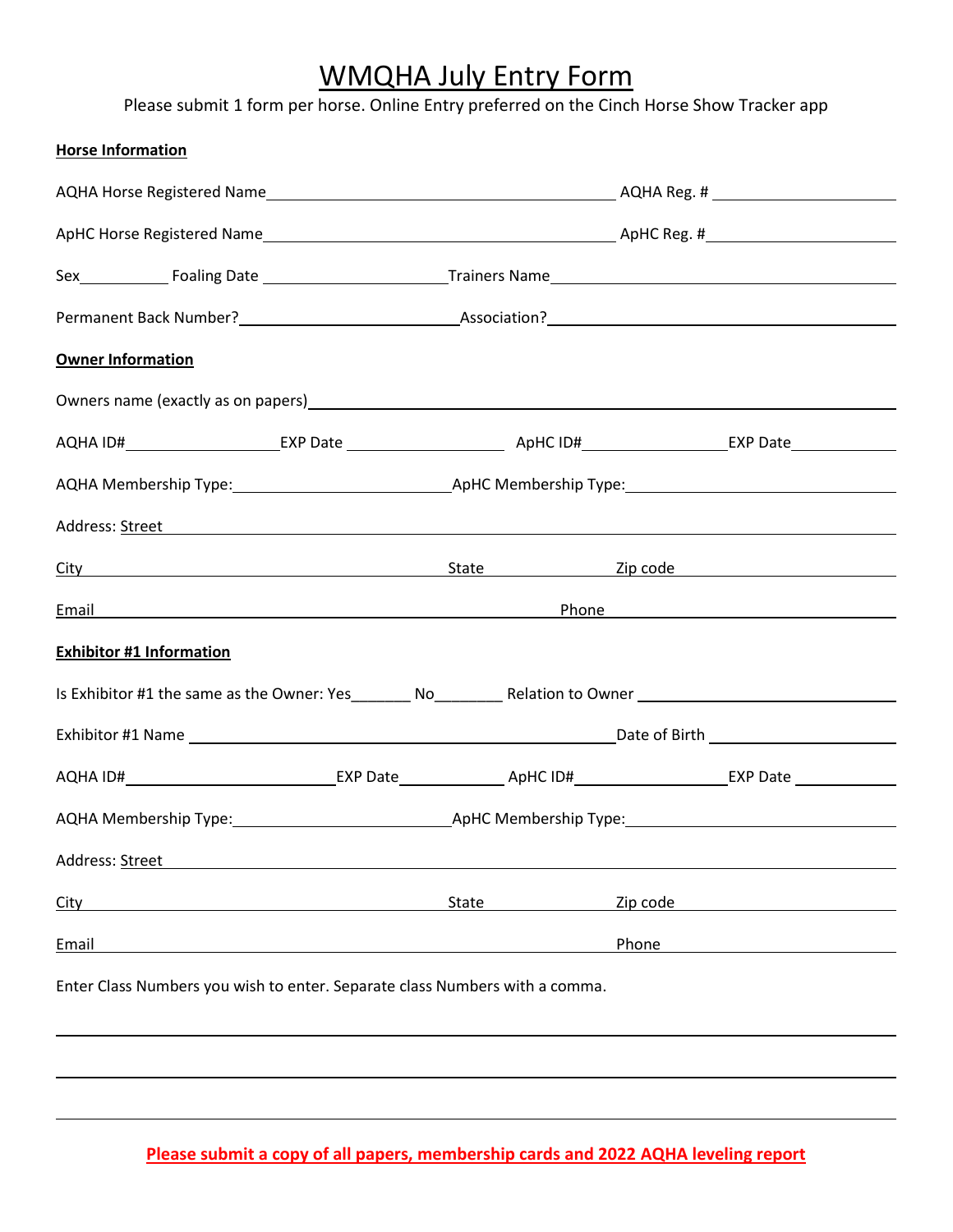#### **Exhibitor #2 Information**

|                                                                                                                |  |                    | Is Exhibitor #2 the same as the Owner: Yes No Relation to Owner                                                         |
|----------------------------------------------------------------------------------------------------------------|--|--------------------|-------------------------------------------------------------------------------------------------------------------------|
|                                                                                                                |  |                    |                                                                                                                         |
|                                                                                                                |  |                    | AQHA ID#________________________________EXP Date________________ApHC ID#_________________________EXP Date _____________ |
|                                                                                                                |  |                    |                                                                                                                         |
| Address: Street Address: All Annual Address: All Annual Address: All Annual Address: All Annual Address: All A |  |                    |                                                                                                                         |
| <u>City</u> <b>City City City City City City City</b>                                                          |  | State ____________ | Zip code and the state of the state of the state of the state of the state of the state of the state of the sta         |
| Email                                                                                                          |  |                    | Phone                                                                                                                   |
| Enter Class Numbers you wish to enter. Separate class Numbers with a comma.                                    |  |                    |                                                                                                                         |
|                                                                                                                |  |                    |                                                                                                                         |

#### **DISCLAIMER OF LIABILITY AND AGREEMENT**

I accept any and all liability for any accident, loss, damage, injury or illness to any riders, horses, owners, spectators, property, vehicles and their contents and accessories or any other person or property whatsoever, whether caused by their negligence, breach of contract or in any other way whatsoever. Horses are entered at my own risk and are subject to AQHA and ApHC rules. In case of death, accident, injury or theft, to the exhibitor, their friends & family, horses, property, etc., no claims will be honored against Western Montana Quarter Horse Association, Show Management or Staff and all those associated with this show.

By signing below, I agree to these conditions.

Participant Signature: (Must be 18 to sign)

| $\mathbf{X}$ and $\mathbf{X}$ are the set of $\mathbf{X}$ and $\mathbf{X}$ are the set of $\mathbf{X}$ and $\mathbf{X}$ are the set of $\mathbf{X}$ | Date: ______________________                                                                             |
|-----------------------------------------------------------------------------------------------------------------------------------------------------|----------------------------------------------------------------------------------------------------------|
|                                                                                                                                                     |                                                                                                          |
|                                                                                                                                                     | Parent or Legal Guardian: (Parent or Legal Guardian must sign for minor exhibitors. Must be 18 to sign): |
| $X = 1$                                                                                                                                             |                                                                                                          |
|                                                                                                                                                     |                                                                                                          |
|                                                                                                                                                     |                                                                                                          |

**Please submit a copy of all papers, membership cards and 2022 AQHA leveling report**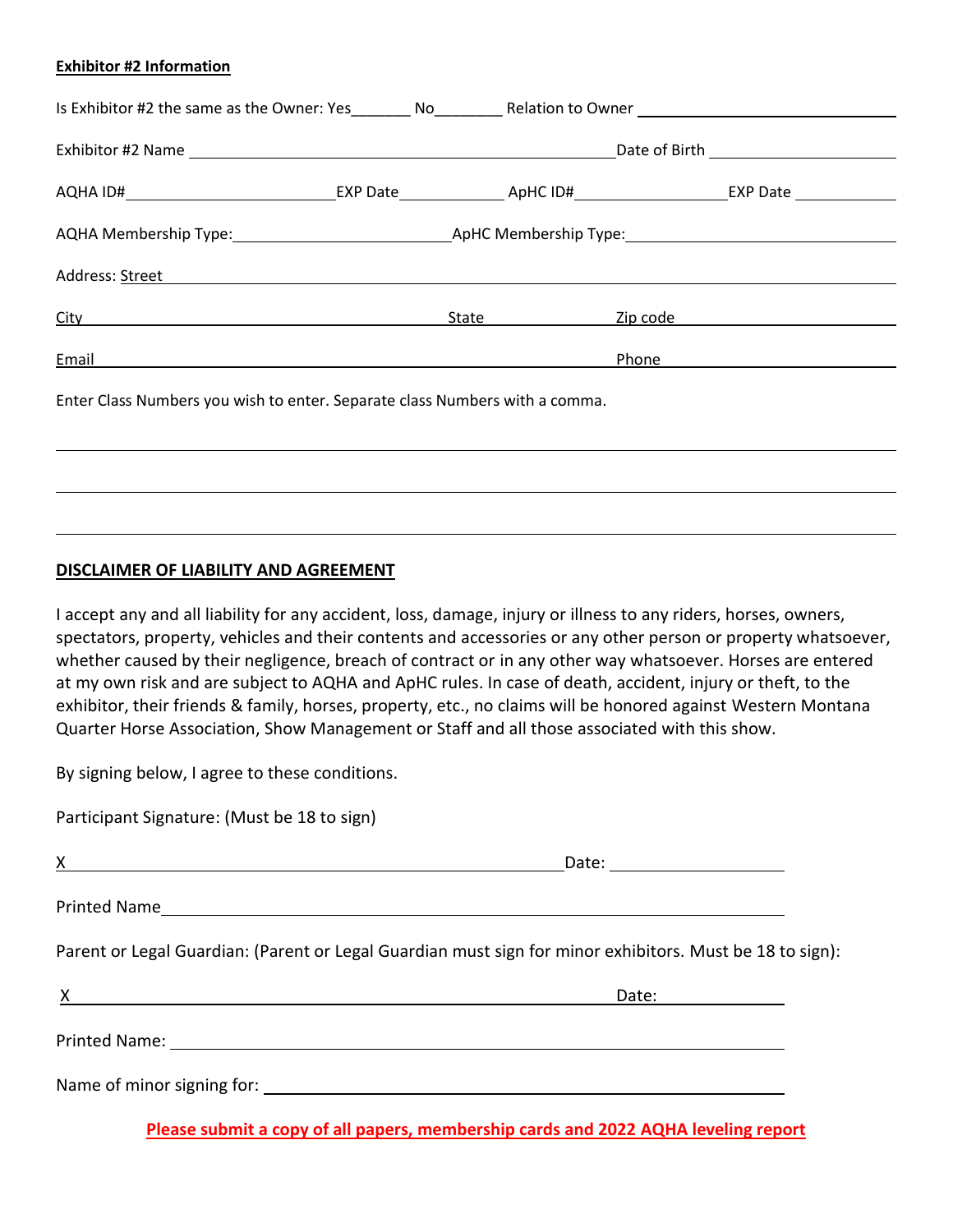### **Show Pricing Sheet**

Please make checks to WMQHA **Fee Type Price Price Number Per Judge/Horse Sub Total** Office Fee \$15 Per Horse 1 X 1 = \$15 AQHA Admin Fee  $\vert$  \$8 Per Judge/Per Horse  $\vert$  X 3 = Trail Fee  $\frac{1}{2}$  \$5/Judge  $\frac{1}{2}$   $\frac{1}{2}$   $\frac{1}{2}$ Haul in/Grounds Fee  $\begin{vmatrix} 515 \text{ Per Horse/Per Day} \end{vmatrix}$  N/A  $AQHA/VRH$  Open/Am Class  $\begin{vmatrix} 1 & 2 & 3 \\ 0 & 0 & 4 \end{vmatrix}$   $\begin{vmatrix} 2 & 3 & 4 \\ 0 & 0 & 0 \\ 0 & 0 & 0 \end{vmatrix}$   $\begin{vmatrix} 2 & 3 & 4 \\ 0 & 0 & 0 \\ 0 & 0 & 0 \end{vmatrix}$  $AQHA/VRH$  Youth  $\begin{vmatrix} 516 \end{vmatrix}$  judge  $\begin{vmatrix} 2 & 3 \end{vmatrix}$  X 3 = Rookie, All Breed  $\begin{array}{c|c}\n & \text{514/Judge} \\
& \text{214/Judge}\n\end{array}$  X 3 = ApHC \$16/Judge X 3 = 10 & Under Classes | FREE FREE FREE FREE All Inclusive  $\begin{vmatrix} 5550 & (By 7/13/22) \\ 1 & 2 & 3 \end{vmatrix}$   $\begin{vmatrix} 1 & 3 & 1 \\ 2 & 3 & 4 \end{vmatrix}$ Late All Inclusive  $\begin{vmatrix} 5625 \text{ (After } 7/13/22) \end{vmatrix}$   $\begin{vmatrix} x_1 = 0 \end{vmatrix}$ Late Fee  $\begin{array}{|c|c|c|c|c|c|} \hline & & 545 (After 7/13/2022) & & & \times 1= & \ \hline \end{array}$ Cattle Fee | \$60 Per Go

Total

# WMQHA Stalls

#### Stalling Information. Please Circle type of stall and rate.

| <b>Stall Type</b>    | Circuit Rate | <b>Night Rate</b> | Number of Stalls | <u>Total</u> |
|----------------------|--------------|-------------------|------------------|--------------|
| <b>Indoor Stalls</b> | \$120        | \$60              |                  |              |
| Panel Pen            | \$100        | \$50              |                  |              |
| Outdoor Pen          | \$80         | \$40              |                  |              |
| <b>Tack Stall</b>    | \$120        | \$60              |                  |              |

Circuit rate includes Friday and Saturday, if postmarked 10 days ahead, \$20 added to the circuit rate if postmarked after pre entry date.

Please Stall with: The state Fee

| Subtotal    |  |  |
|-------------|--|--|
|             |  |  |
| $\mathbf r$ |  |  |

Total

Shavings are available for purchase though the 5C Arena and Event Center (406)-363-8236

### **RV Information**

| <u>RV Type</u>    | Rate Per Night | Number of Nights |
|-------------------|----------------|------------------|
| <b>RV Hookups</b> | \$45           |                  |
| Dry Camping       | \$20           |                  |

Total

License Plate of Trailer/Camper

Description of Trailer/Tent